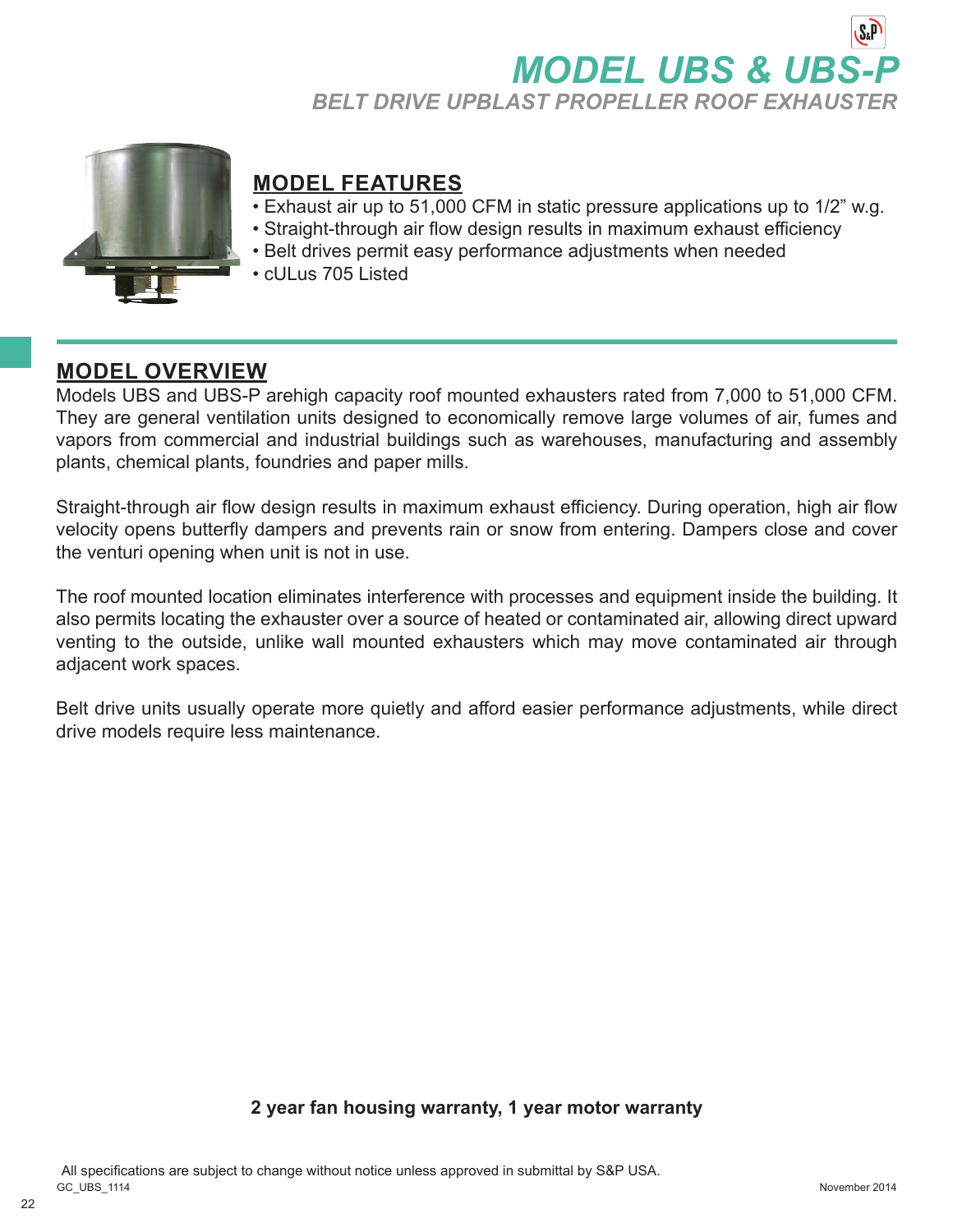





# **DIMENSIONAL DATA**



| <b>MODEL</b>                     |    |    |    |    |    |    |                              | <b>METAL GAUGES</b>        |             |  |
|----------------------------------|----|----|----|----|----|----|------------------------------|----------------------------|-------------|--|
| <b>UBS &amp;</b><br><b>UBS-P</b> | A  | в  | C  | D  | Е  | F  | <b>WIND</b><br><b>SHROUD</b> | <b>FAN</b><br><b>PANEL</b> | Wt.<br>Lbs. |  |
| 24                               | 30 | 26 | 20 | 32 | 28 | 31 | 18                           | 16                         | 250         |  |
| 30                               | 36 | 29 | 21 | 38 | 34 | 37 | 18                           | 16                         | 325         |  |
| 36                               | 42 | 31 | 21 | 44 | 40 | 43 | 18                           | 16                         | 350         |  |
| 42                               | 48 | 34 | 22 | 50 | 46 | 49 | 18                           | 16                         | 425         |  |
| 48                               | 54 | 37 | 26 | 56 | 52 | 55 | 18                           | 16                         | 450         |  |
| 54                               | 60 | 40 | 26 | 62 | 58 | 61 | 18                           | 14                         | 575         |  |
| 60                               | 66 | 43 | 26 | 68 | 64 | 67 | 18                           | 14                         | 750         |  |

**A** - Outside Diameter of Windband. **B** - Height of Unit Above Curb Cap.

**C** - Maximum Depth of Unit Below Top of Curb, Actual Depth Varies with Motor Size.

**D** - Inside Dimension of Square Curb Cap.

**E** - Minimum Inside Dimension of Curb Opening Required for Adequate Clearance of Fan Frame.

**F** - Outside Dimension of Factory Built Prefab Curb.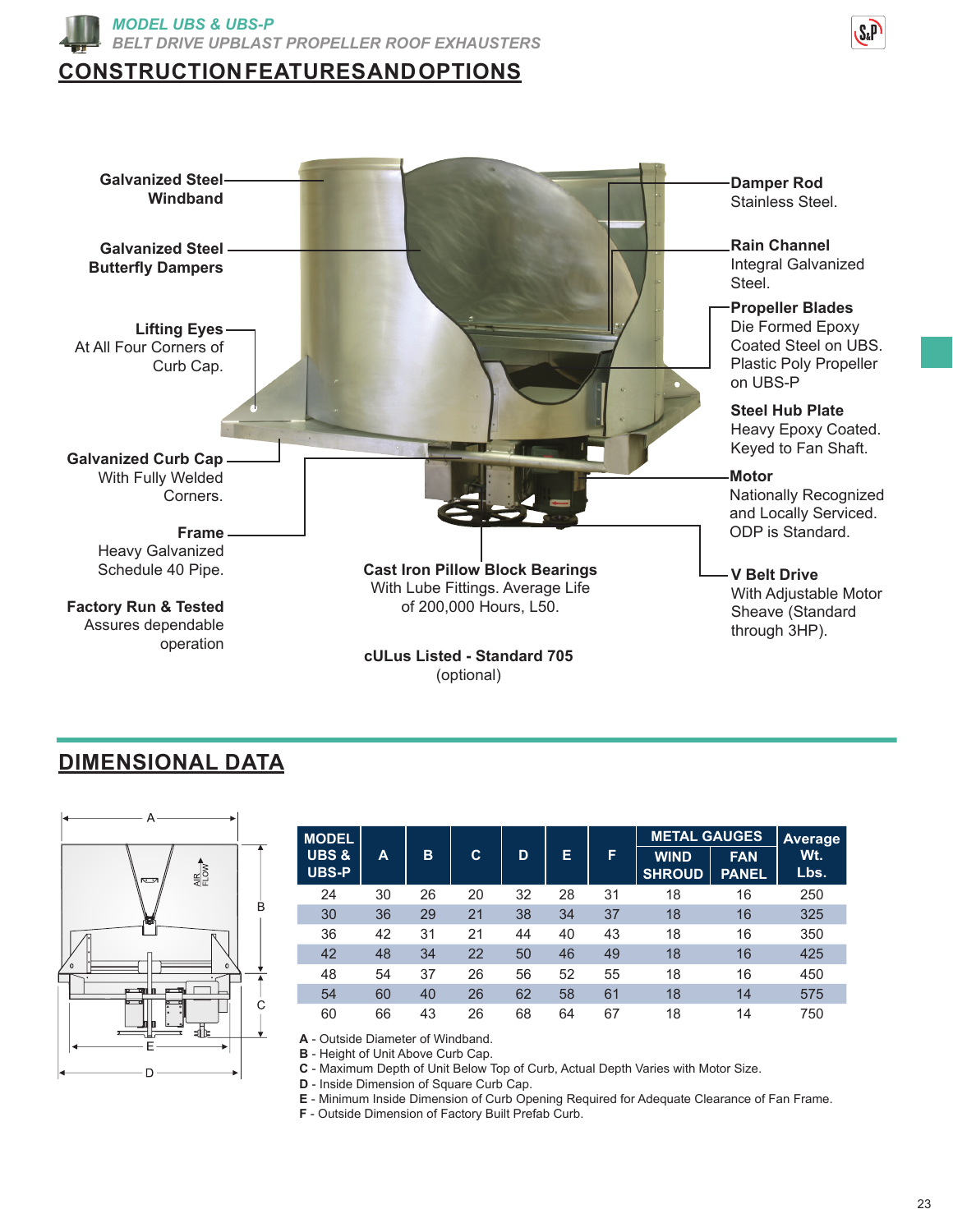

*MODEL UBS & UBS-P BELT DRIVE UPBLAST PROPELLER ROOF EXHAUSTERS*

## **CONSTRUCTION/SPECIFICATION CHECKLIST**

#### **Panel Assembly**

- Heavy-gauge G90 galvanized steel panel on all sizes.
- One piece venturi for maximum efficiency.
- Welded and bolted support structure of schedule 40 galvanized pipe.
- Motor/bearing plates of heavy-gauge galvanized steel.
- Lifting eyes standard for ease of installation.

#### **Windband/Butterfly Dampers**

- Heavy-gauge galvanized steel windband.
- Galvanized steel butterfly dampers standard.
- Galvanized rain channel drains water from damper area to roof.
- Corrosion resistant.

#### **Propeller (Model UBS)**

- Steel hub plate with steel taper lock bushing.
- Die formed, heavy-gauge, epoxy coated, steel blades.

#### **Propeller (Model UBS-P)**

- Plastic airfoil propeller
- Size 24 has a glass reinforced polyamide, industrial quality propeller
- Sizes 30-60 have a glass reinforced polypropylene propoller
- Blades are pitched for optimum efficiency

#### **Drives**

- Sized for minimum 150% of drive horsepower.
- Single belt adjustable pitch sheaves through 3HP.
- Two belt fixed pitch sheaves on 5HP and 7 1/2HP units.
- Adjustable tension rods for belt adjustment.
- Nonstatic oil resistant V belts.
- Keyed, turned, ground and polished shafts coated with an anti-rust compound to resist corrosion.

#### **Bearings**

- Bearings designed for minimum 200,000 hour life, L50.
- Cast iron self-aligning pillow block ball bearings.
- Bearings are sealed, prelubricated with relube fittings.

#### **Motors**

- Brands are nationally recognized and locally serviced.
- Open drip-proof construction is standard.

## **OPTIONS/ACCESSORIES**

**Roof Curb:** Prefabricated heavy-gauge galvanized steel, welded construction, 12'' high with 1 - 1 / 2'' wood nailer. Options include burglar bars, single and double pitch construction, and additional curb heights.



**Outlet Guard:** 1/2" x 1" wire mesh guard will prevent birds and other objects from entering fan.

**Disconnect Switch:** Nonfused safety disconnects are available for all motor sizes in open enclosures. Explosion proof, Nema4 and 4X are also available.

**Magnetic Latches:** Help reduce butterfly damper chatter when the units are not in operation.

**Cushion Close:** Allows butterfly damper doors to close quietly.

**Safety Basket Guard:** ½ x 1" galvanized wire. Guard extends into roof curb. **Important:** For all nonducted applications, the manufacturer recommends that a safety basket guard must be installed as a safety precaution for personnel below unit.